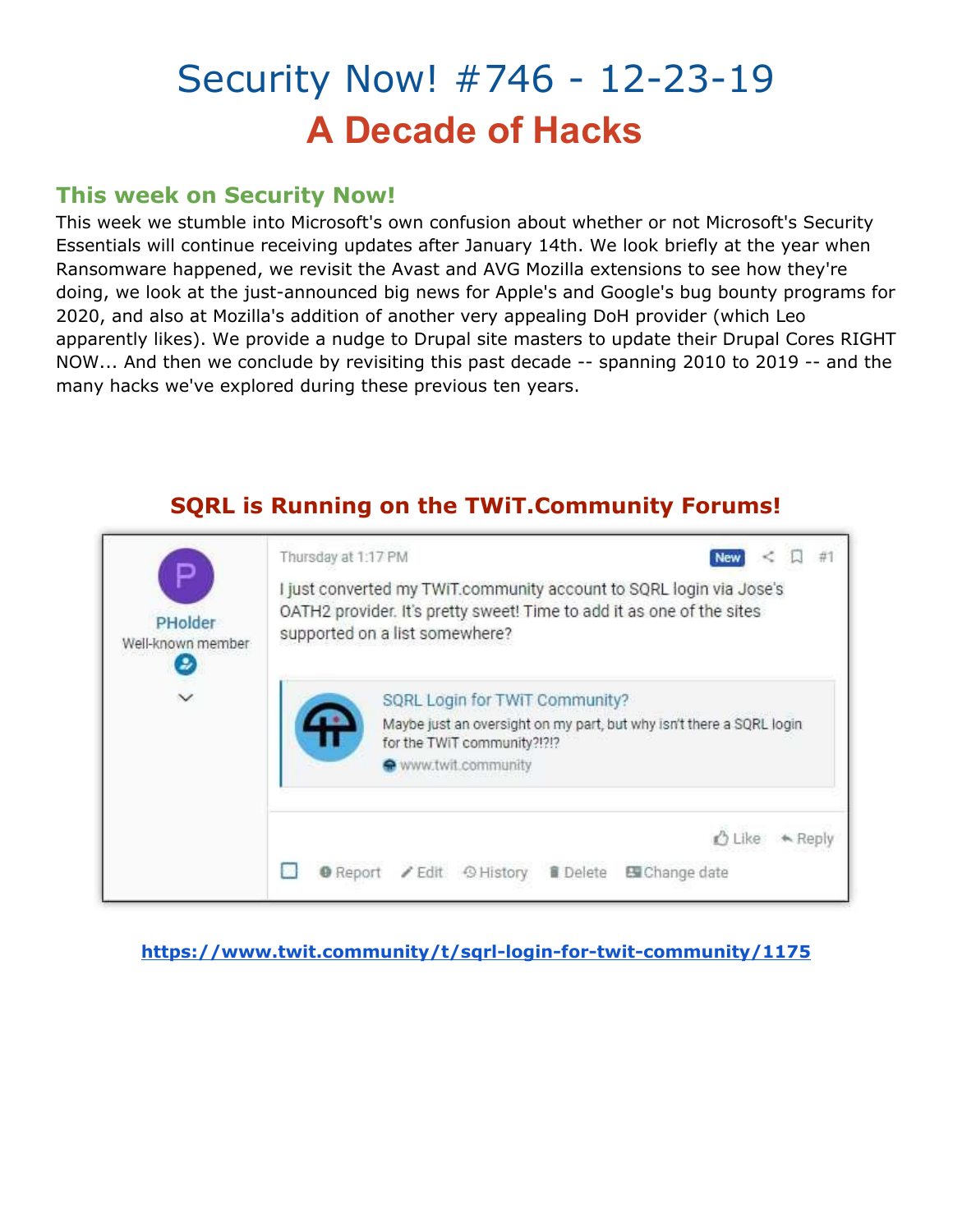## **Security News**

#### **In a reversal: MSE signatures WILL continue to receive updates after Jan. 14**

We know this thanks to ComputerWorld's Woody Leonard who posed the question to Microsoft. According to an official post, the company will continue to ship updates to Microsoft Security Essentials after Win7's demise on Jan. 14th. At least, that's what we've been promised. The FAQ hasn't been fixed yet.

Here's what Woody explained:

*"Late last week, I talked about a discrepancy in Microsoft's promised handling of Microsoft Security Essentials as Windows 7 reaches end of support. An internally inconsistent official announcement seemed to say that MSE signature file updates would stop — even for those who have paid for Extended Security Updates. Which is absurd. Why would Microsoft stop updating its antivirus program even for people who are paying to continue receiving Monthly Rollup patches?"*

So then last Tuesday, Microsoft held an "Ask Me Anything" session, as Woodly termed it, for the Win7 forlorn, on the Microsoft Tech Community Forum.

Woody asked: *"Can you confirm that Microsoft will really, for sure, cut off Microsoft Security Essentials malware signature updates after January 14? Even if you're paying for Extended Support?"*

Microsoft engineer Mike Cure provided an official response: *"MSE will continue to receive signature updates after Jan. 14."* Mike cited the Windows 7 support FAQ which says:

*"Microsoft Security Essentials (MSE) will continue to receive signature updates after January 14, 2020. However, the MSE platform will no longer be updated."*

Then, during the AMA, @Brian responded by referring to the Extended Security Update FAQ, which asks:

Q: Will Microsoft Security Essentials continue to protect my PC after end of support?

A: No, your Windows 7 PC will not be protected by Microsoft Security Essentials (MSE) after January 14, 2020. This product is unique to Windows 7 and follows the same lifecycle dates for support.

Woody wrote: *"That's an obfuscating piece of bafflegab, subject to whimsical interpretation, as I described in the Computerworld article last week."*

Mike Cure then clarified the situation by promising: "I'll get [the ESU FAQ] corrected as soon as possible."

Woody concluded by noting that as of early last Wednesday morning (when he posted), nothing's been corrected. And that "Those of us who actually like and rely on MSE are still hanging on a limb."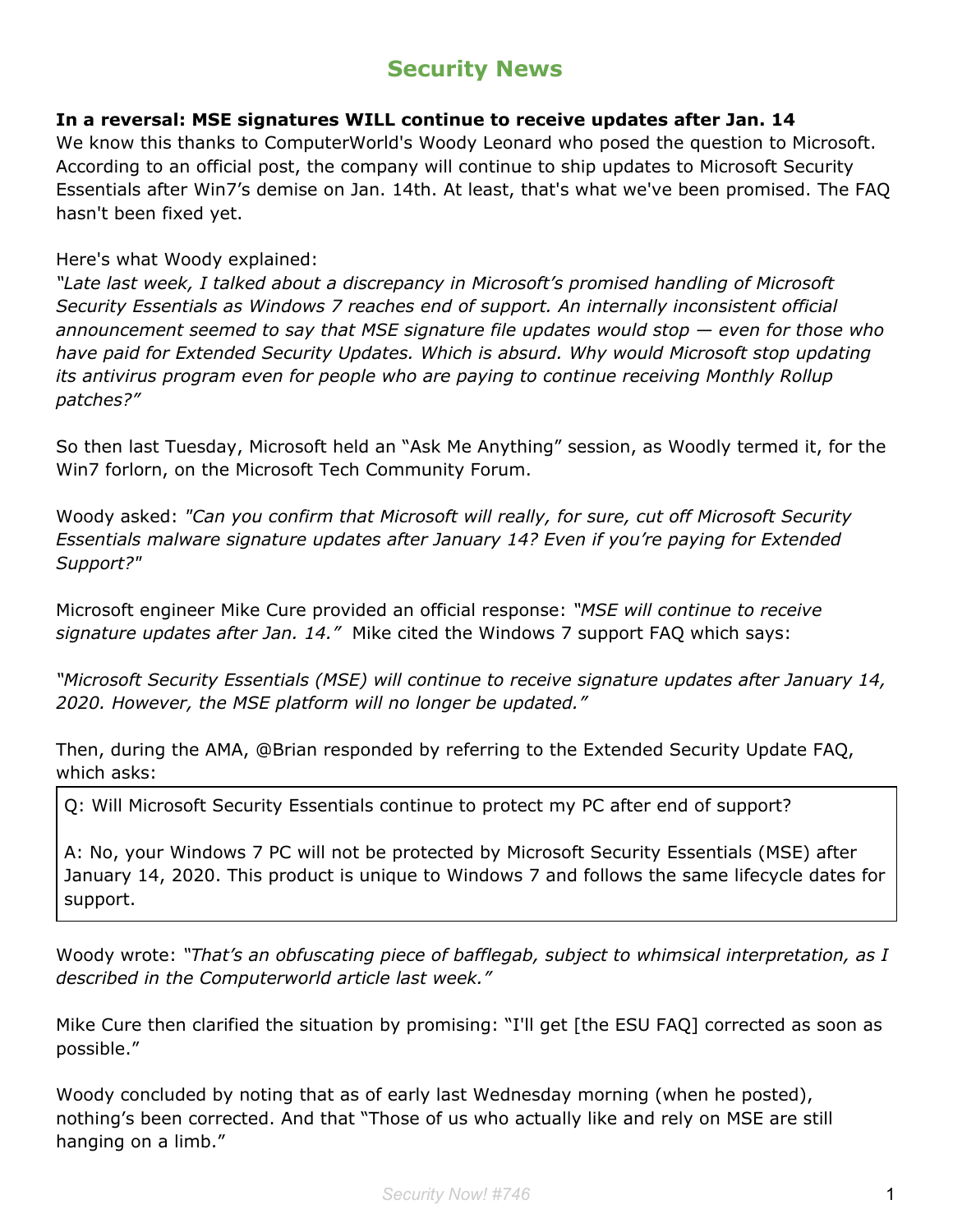#### **Armor reports: Since October 20th, 11 more school districts hit by Ransomware** [https://www.armor.com/reports/11-new-us-school-districts-compromised-by-ransomware-a-tot](https://www.armor.com/reports/11-new-us-school-districts-compromised-by-ransomware-a-total-of-72-educational-institutions-in-2019-reports-armor/) [al-of-72-educational-institutions-in-2019-reports-armor/](https://www.armor.com/reports/11-new-us-school-districts-compromised-by-ransomware-a-total-of-72-educational-institutions-in-2019-reports-armor/)

72 school districts and/or individual educational institutions publicly reported being a victim of ransomware, impacting 1,039 individual schools.



Since today's podcast is a retrospective, in many ways we could consider 2019 to have been the year that Ransomware really took off -- and in the process badly hurt many victims... and their insurers. The bad guys created a diabolical multi-level-marketing style distribution system where their agents did not need to engineer ransomware, negotiate with victims, or arrange payment. They merely needed to infect victims with a malicious payload they had received and, in return, they would receive the lion's share of the ransomed spoils.

We have witnessed the resulting explosion in the number of successful ransomware incidents.

An analysis of the incident details revealed another previously underappreciated security weakness in the way the "cloud business" model had quietly evolved: We learned that many services were now being outsourced to so-called "Managed Service Providers" (MSPs) whose access into their client's networks was apparently extensive, since if an MSP could be compromised, their entire client base could follow… with widespread devastating effect.

And, unfortunately, as we head into 2020, the only thing that has clearly changed is a much heightened awareness of the problem. These attacks generated headlines everywhere, so at least next year everyone will have been forewarned… even if they are still not forearmed.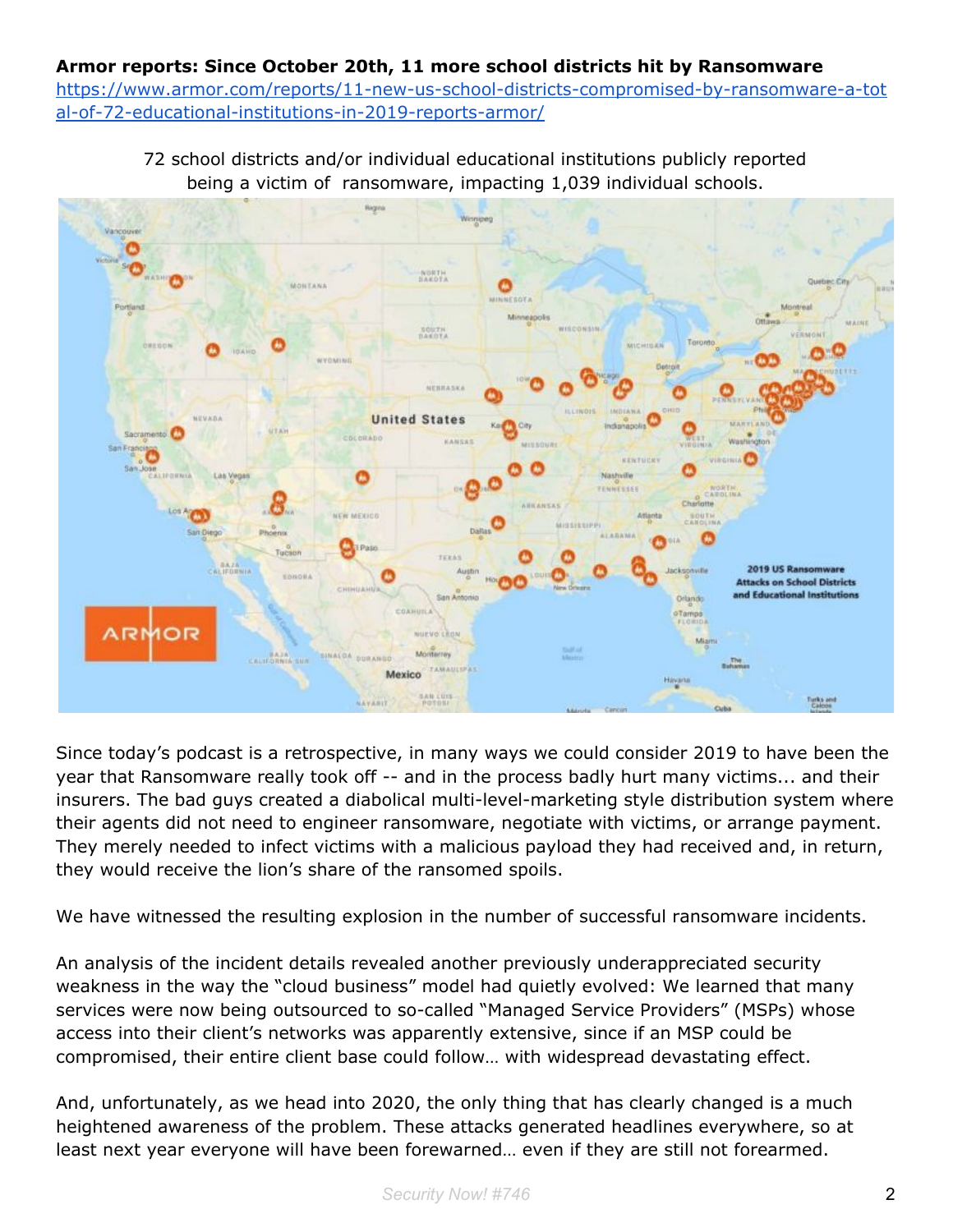#### **Avast & AVG clean up their act and return to Mozilla**

Recall that at the beginning of the month, Wladimir Palant, the creator of Adblock-Plus took the time to reverse-engineer the backhaul communications of the Avast and AVG plug-ins to discover and report that WAY WAY WAY too much information was being sent back, FAR above and beyond what would be needed to perform the task of checking for malicious URLs. Mozilla promptly responded by yanking the offending browser extensions from its repository.

Well, now the extensions are back and they are reportedly behavior themselves FAR better than they had been. We haven't yet heard from Wladimir, but others have looked.

Avast has since said: "Privacy is our top priority and the discussion about what is best practice in dealing with data is an ongoing one in the tech industry. We have never compromised on the security or privacy of personal data. We are listening to our users and acknowledge that we need to be more transparent with our users about what data is necessary for our security products to work, and to give them a choice in whether they wish to share their data further and for what purpose. We made changes to our extensions including limiting the use of data and these changes are explained clearly in our Privacy Policy. Our browser extensions Avast Online Security and AVG Online Security are back on the Chrome Store, and on the Mozilla Store (since 12/17). It's important to us that users understand that we're listening to concerns about transparency and data use, and striving to do better and lead by example in this area."

So the extensions are back and they now display a user-confirmation page to proactively obtain their user's permission:



**Courtesy, BleepComputer:** <https://www.bleepingcomputer.com/news/security/avast-and-avg-firefox-extensions-added-back-to-mozilla-addons-site/>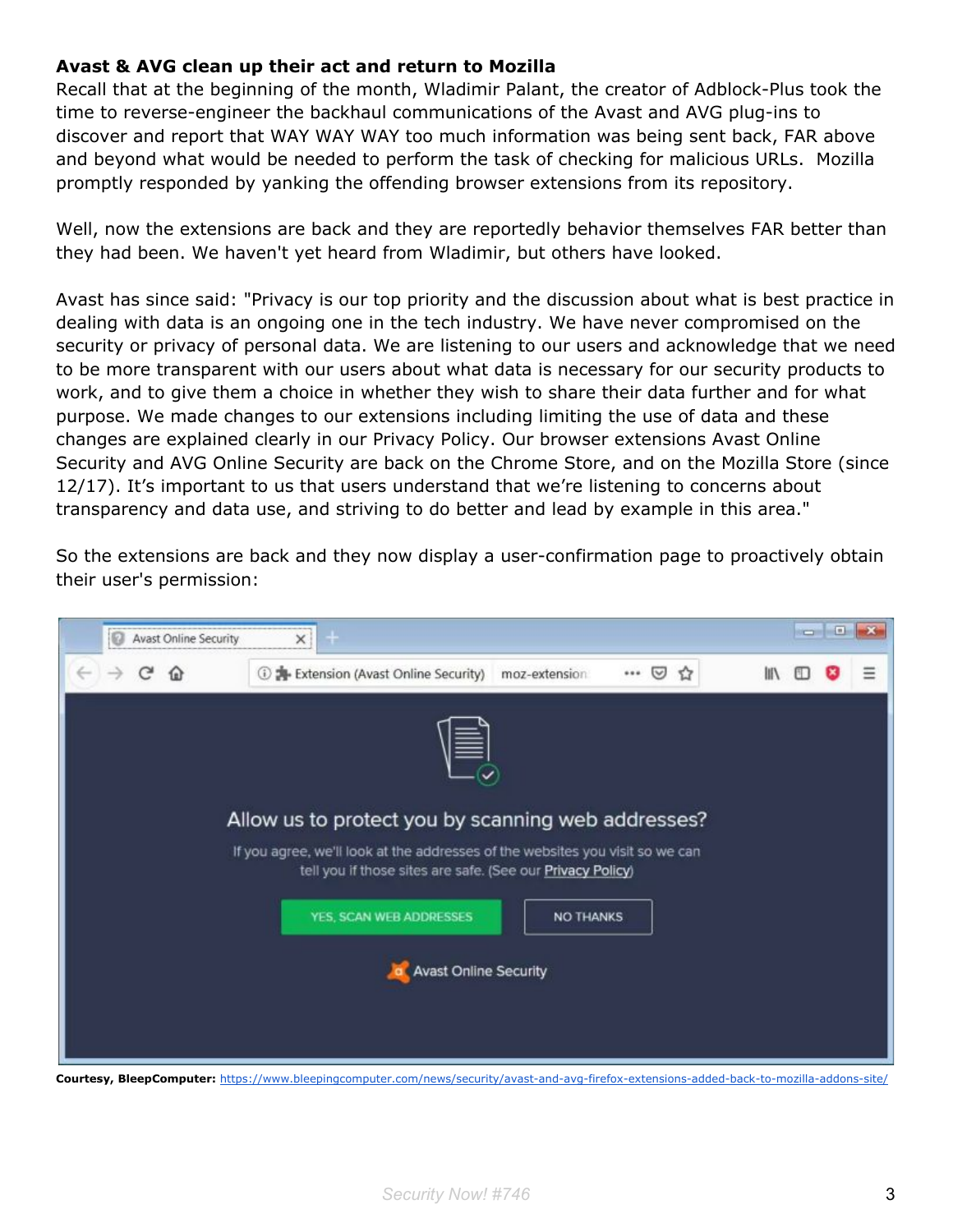#### **Google and Apple are revamping their bug bounty awards programs**

On the Google side...

Last Wednesday, Google announced its plans to revamp its 6-year-old Patch Rewards program which was started in 2013. At the time, Google announced that it would provide financial aid to open-source projects if and when (and after) they implemented security features. Project maintainers had to apply, provide a plan for the feature they wanted to implement, and Google would commit to a financial reward that would be paid once the feature was implemented.

But, starting January 1, 2020, Google will be changing how this program works, to provide financial support upfront, even before projects implement the security features to which they commit. The rationale behind the change is the recognition that many open-source project maintainers prioritize features based upon the sponsorships they receive. Such sponsorship is prevalent in the Free Open Source Software community. SO, for example, if a company needs a particular feature in an open-source project, the company usually donates to the project with the condition that the maintainers implement the feature they need with a higher priority before other features.

Therefore, by providing its funds upfront, Google provides project maintainers a way to fund their work while prioritizing security features at the same time, rather than relying upon the largess of wealthy corporate entities whose needs for project features may be more self-serving.

According to Google, open-source project maintainers can request upfront funds via the Patch Rewards program for two types of security-related features and improvements:

- Smaller (\$5,000): Meant to motivate and reward a project for fixing a small number of security issues. Examples: improvements to privilege separation or sandboxing, cleanup of integer math, or more generally fixing vulnerabilities identified in open source software by other bug bounty programs.
- Larger (\$30,000): Meant to incentivize a larger project to invest heavily in security, e.g. providing support to find additional developers, or implement a significant new security feature (e.g. new compiler mitigations).

Any open-source project can apply, Google said. All they have to do is fill out a form located at: <http://goo.gle/patchz-nomination>

A panel reviews all submissions received during the previous month and select the projects they wish to fund.

Jan Keller, the technical program manager for security at Google said that *"When selecting projects, the panel will put an emphasis on projects that either are vital to the health of the Internet or are end-user projects with a large user base."*

To provide some idea of the types of apps and libraries Google usually selects, the Patch Rewards program homepage lists the following open-source projects as being "in scope":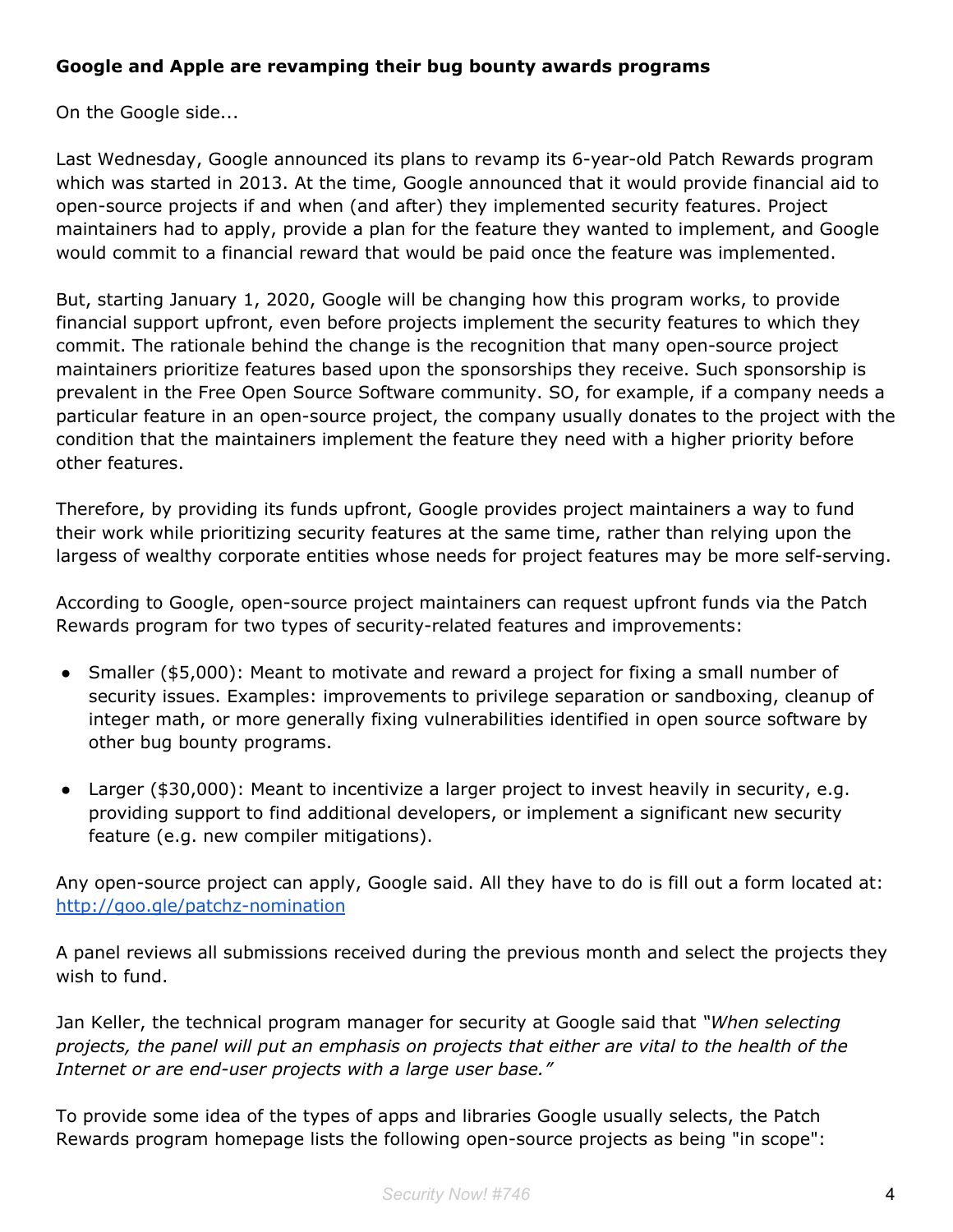- Open-source foundations of Chrome and Android: Chromium, Blink, Omaha, AOSP(aka Android)
- Security-critical, commonly used components of the Linux kernel (including KVM)
- High-profile web and mail servers: Apache httpd, lighttpd, nginx, Sendmail, Postfix, Exim, Dovecot
- Other high-impact network services: OpenSSH, OpenVPN, BIND, ISC DHCP, University of Delaware NTPD
- Core infrastructure data parsers: libjpeg, libjpeg-turbo, libpng, giflib, zlib, libxml2
- Other essential libraries: OpenSSL, Mozilla NSS
- The reference implementation of Certificate Transparency and its open-source dependencies
- Toolchain security improvements for GCC, binutils, and llvm
- Security-relevant bits of common package managers: yum, apt, pip, npm
- Popular web frameworks and libraries: Angular, Closure, Dart, Django, Dojo Foundation, Ember, GWT, Go, Jinja (Werkzeug, Flask), jQuery, Knockout, Polymer, Struts, Web2py, Wicket
- Widespread decompression libraries: zlib, bzip2, tar, gzip, info-zip, cpio, xz, 7z, p7zip, ncompress, lzo
- Critical software used for cloud computing: Envoy proxy
- Projects integrated into OSS-Fuzz

## **And, on the Apple side...**

Apple has opened its previously closed public bug bounty program to all security researchers and has published its official rules.

On Friday, Apple formally opened its bug bounty program today to all security researchers, after announcing the move earlier this year in August at the Black Hat security conference in Las Vegas.

A new big splashy page on Apple's developer site is headlined: "Apple Security Bounty" <https://developer.apple.com/security-bounty/>

Before now, Apple's bug bounty program was strictly "by invitation only" and only accepted iOS security bugs. But now Apple will accept vulnerability reports for a wide array of products that also includes their iPadOS, macOS, tvOS, watchOS, and iCloud.

In addition, the company has also increased its maximum bug bounty reward from \$200,000 to \$1,500,000, depending on the exploit chain's complexity and severity. However, Apple is not handing our such high rewards casually. The rules are strict and they have set a high bar for earning the top rewards. To be eligible for the top prizes and various bonuses, researchers must submit clear reports which include:

- A detailed description of the issues being reported.
- Any prerequisites and steps to get the system to an impacted state.
- A reasonably reliable exploit for the issue being reported.
- Enough information for Apple to be able to reasonably reproduce the issue.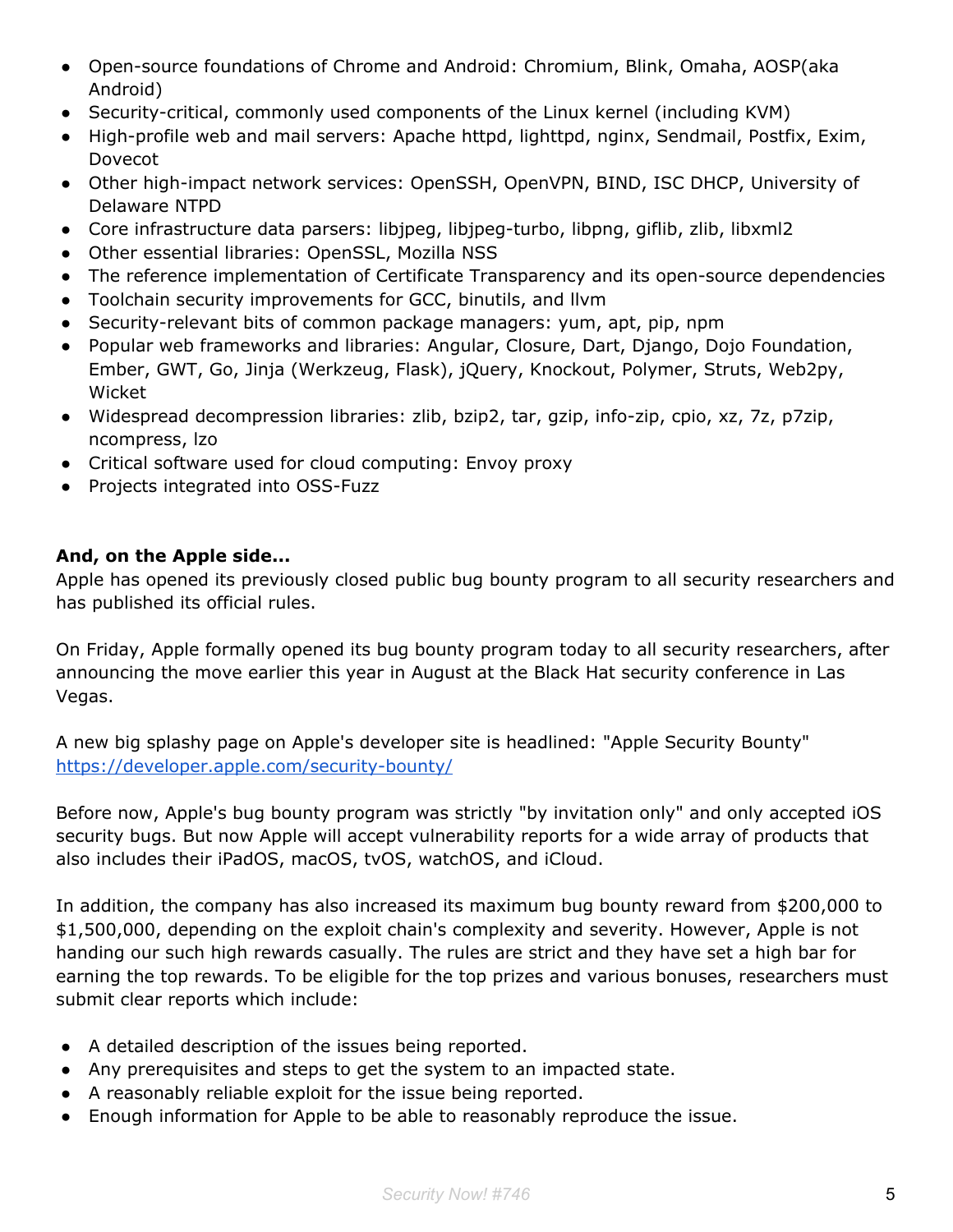Those bugs which are novel, affect multiple platforms, work on the latest hardware and software, and impact sensitive components are more likely to net the top \$1.5 million reward. And vulnerabilities discovered and reported in beta releases will also be highly-prized with Apple willing to add a 50% bonus on top of the regular payout for any bug reported in a beta release.

We've discussed this before and noted that this is entirely rational since it incentivizes researchers to look earlier at Apple's forthcoming releases rather than waiting for them to be in the wild... which, in turn, helps Apple by finding and fixing any major security flaws before they reach production versions of its software, where they could impact billions of devices.

And Apple will also pay a 50% bonus for regression bugs where older and previously-fixed problems return for an encore.

Since takeover bugs requiring "no user involvement" are the most sought after by the likes of Zerodium, the discovery and reporting of those will also bring researchers top money... so long as the researcher is able to provide a fully working exploit chain for these types of submissions. So, for example, if one of these attacks uses three bugs chained together, the researcher will have to submit a full exploit chain that incorporates all the three bugs if they wish to earn the maximum reward.

Requiring a working exploit or exploit chain places a much higher burden upon the researcher, but would greatly reduce the number of "false positive" claims of "Hey, I found this bug over there and I want some cash for it." sorts of reports, which have often plagued other bounty programs.

Under "Eligibility" Apple's page says researchers must:

- Be the first party to report the issue to Apple Product Security.
- Provide a clear report, which includes a working exploit (detailed below).
- Not disclose the issue publicly before Apple releases the security advisory for the report. (Generally, the advisory is released along with the associated update to resolve the issue). See terms and conditions.

Issues that are unknown to Apple and are unique to designated developer betas and public betas, including regressions, can result in a 50% bonus payment. Qualifying issues include:

- Security issues introduced in certain designated developer beta or public beta releases, as noted on this page when available. Not all developer or public betas are eligible for this additional bonus.
- Regressions of previously resolved issues, including those with published advisories, that have been reintroduced in a developer beta or public beta release, as noted on this page when available.

#### Bounty Categories

Bounty payments are determined by the level of access or execution achieved by the reported issue, modified by the quality of the report. A maximum amount is set for each category. The exact payment amounts are determined after review by Apple. All security issues with significant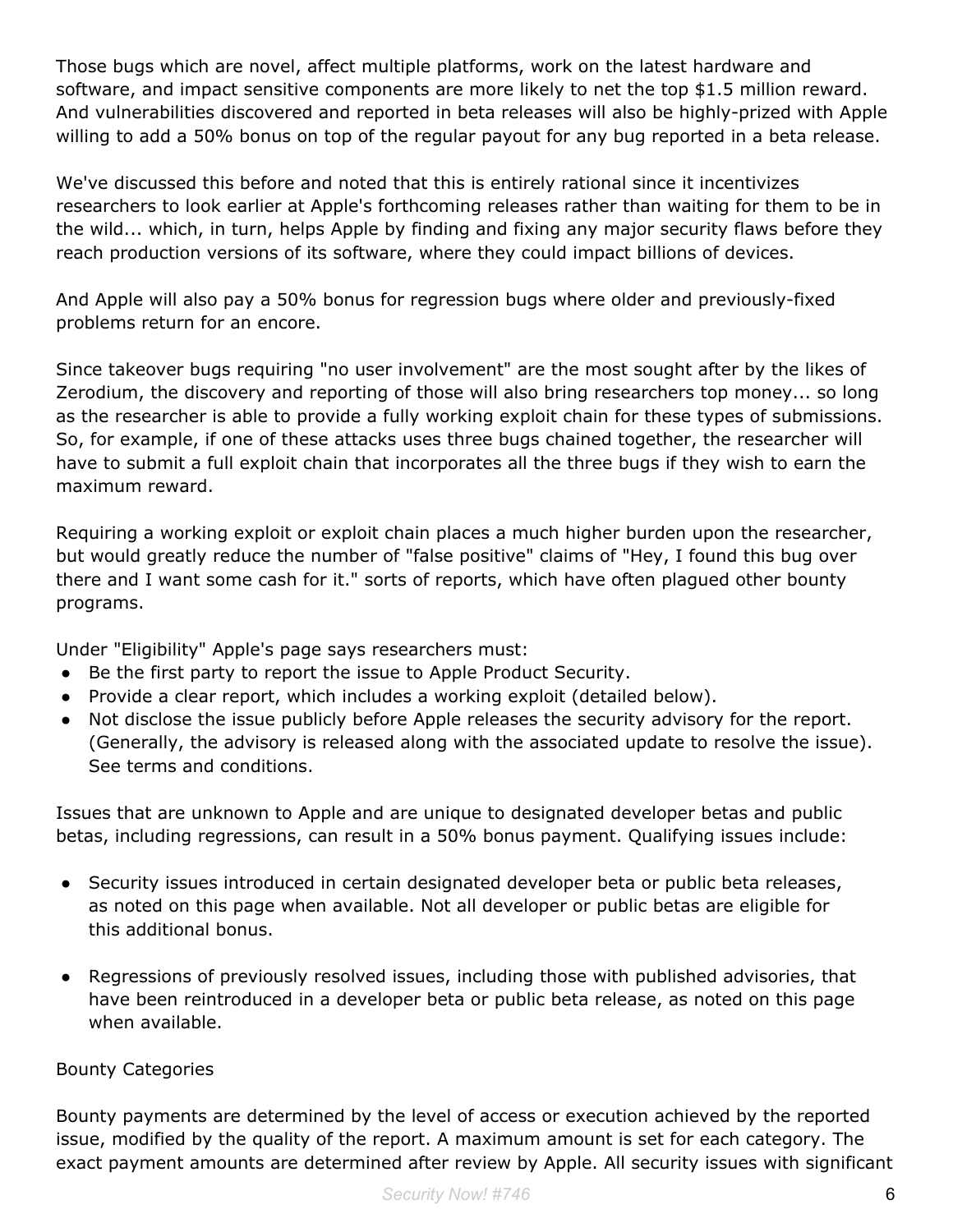impact to users will be considered for Apple Security Bounty payment, even if they do not fit the published bounty categories. Apple Security Bounty payments are at Apple's discretion.

| iCloud                                                                  |             |
|-------------------------------------------------------------------------|-------------|
| Unauthorized access to iCloud account data on Apple Servers             | \$100,000   |
| Device attack via physical access                                       |             |
| Lock screen bypass                                                      | \$100,000   |
| User data extraction                                                    | \$250,000   |
| Device attack via user-installed app                                    |             |
| Unauthorized access to sensitive data                                   | \$100,000   |
| Kernel code execution                                                   | \$150,000   |
| CPU side channel attack                                                 | \$250,000   |
| Network attack with user interaction                                    |             |
| One-click unauthorized access to sensitive data                         | \$150,000   |
| One-click kernel code execution                                         | \$250,000   |
| Network attack without user interaction                                 |             |
| Zero-click radio to kernel with physical proximity                      | \$250,000   |
| Zero-click unauthorized access to sensitive data                        | \$500,000   |
| Zero-click kernel code execution with persistence and kernel PAC bypass | \$1,000,000 |

#### Report and Payout Guidelines

The goal of the Apple Security Bounty is to protect customers through understanding both vulnerabilities and their exploitation techniques. Reports that include a basic proof of concept instead of a working exploit are eligible to receive no more than 50% of the maximum payout amount. Reports lacking necessary information to enable Apple to efficiently reproduce the issue will result in a significantly reduced bounty payment, if accepted at all.

A complete report includes:

- A detailed description of the issues being reported.
- Any prerequisites and steps to get the system to an impacted state.
- A reasonably reliable exploit for the issue being reported.
- Enough information for Apple to be able to reasonably reproduce the issue.

## Maximizing Your Payout

To maximize your payout, keep in mind that Apple is particularly interested in issues that:

- Affect multiple platforms.
- Impact the latest publicly available hardware and software.
- Are unique to newly added features or code in designated developer betas or public betas, including regressions, as noted on this page when available.
- Impact sensitive components.
- Are novel.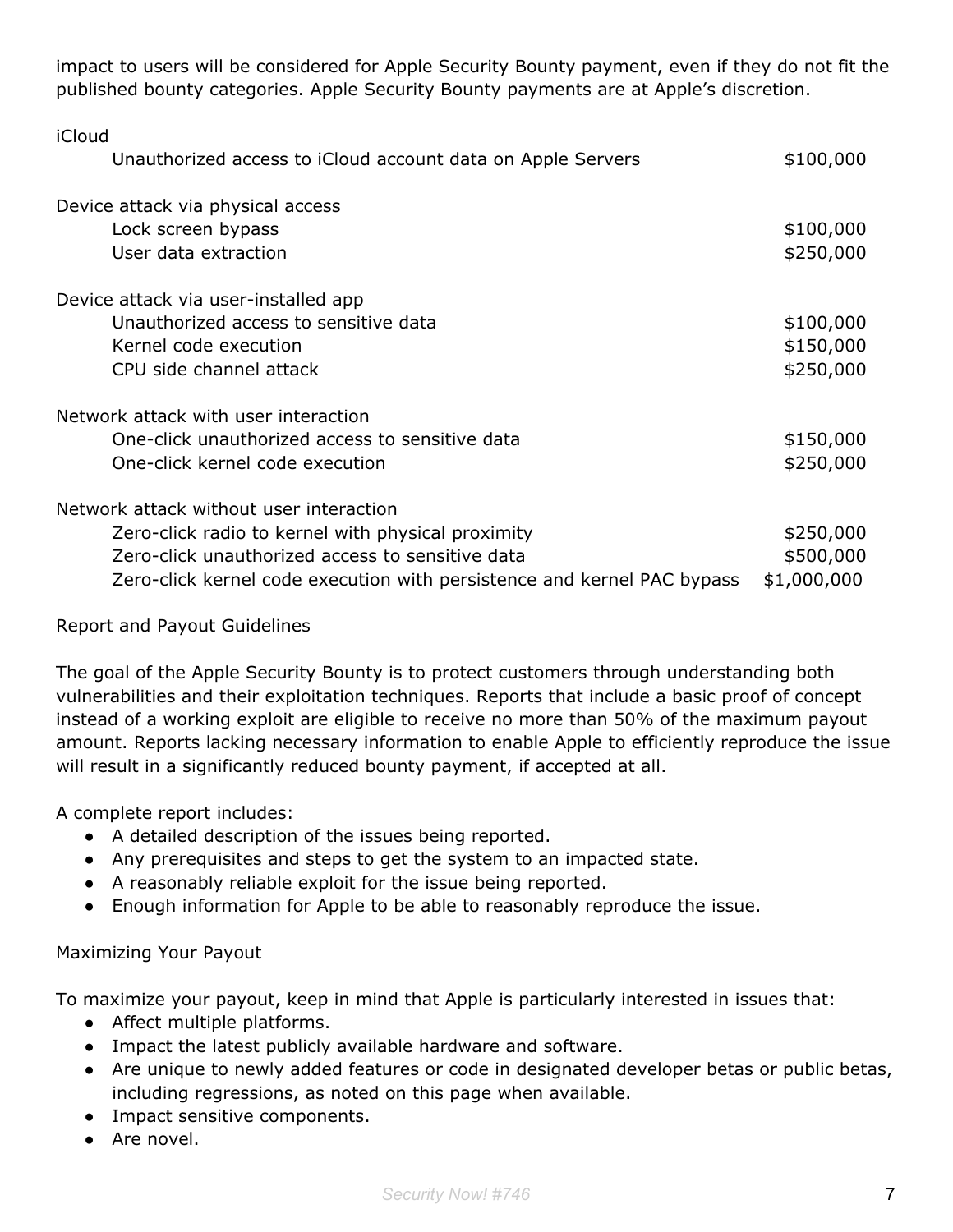#### Additional Requirements

In addition to a complete report, issues that require the execution of multiple exploits, as well as one-click and zero-click issues, require a full chain for maximum payout. The chain and report must include:

- Both compiled and source versions.
- Everything needed to execute the chain.
- A sample non-destructive payload, if needed.

#### Sending Your Report

Send your report by email to product-security@apple.com. Whenever possible, encrypt all communications with the Apple Product Security PGP Key. Include all relevant videos, crash logs, and system diagnosis reports in your email. If necessary, use Mail Drop to send large files. Learn how to report a security or privacy vulnerability.

#### **Mozilla expands its DoH provider offering**

Last Tuesday, Mozilla announced the addition of a second DoH server provider to its previous list of one. So now users can choose between Cloudflare and NextDNS. Mozilla's announcement was:

[https://blog.mozilla.org/blog/2019/12/17/firefox-announces-new-partner-in-delivering-private-a](https://blog.mozilla.org/blog/2019/12/17/firefox-announces-new-partner-in-delivering-private-and-secure-dns-services-to-users/) [nd-secure-dns-services-to-users/](https://blog.mozilla.org/blog/2019/12/17/firefox-announces-new-partner-in-delivering-private-and-secure-dns-services-to-users/)

*'Firefox Announces New Partner in Delivering Private and Secure DNS Services to Users. NextDNS Joins Firefox's Trusted Recursive Resolver Program Committing to Data Retention and Transparency Requirements that Respect User Privacy"*

By adding a second provider -- NextDNS -- a relative newcomer startup founded just this past May 2019, Mozilla has not only added an alternative but has lifted its promised Trusted Recursive Resolver program (TRR) off the ground.

Mozilla says that its Trusted Recursive Resolver program matters because: *"DoH's ability to encrypt DNS data addresses is only half the problem we are trying to solve. The second half is requiring that companies with the ability to see and store your browsing history change their data handling practices."*

In other words, just encrypting DNS queries to make it more difficult for ISPs and governments to snoop on website visits won't mean much if the company offering the DoH service hasn't itself signed up to a robust privacy policy.

Mozilla's TRR program requires that DoH resolvers, among other things:

- Only collect data (e.g. IP addresses) for the purposes of running the service and don't keep it for longer than 24 hours.
- Publish a privacy policy explaining this.
- Do not block, modify or censor websites unless required to by law.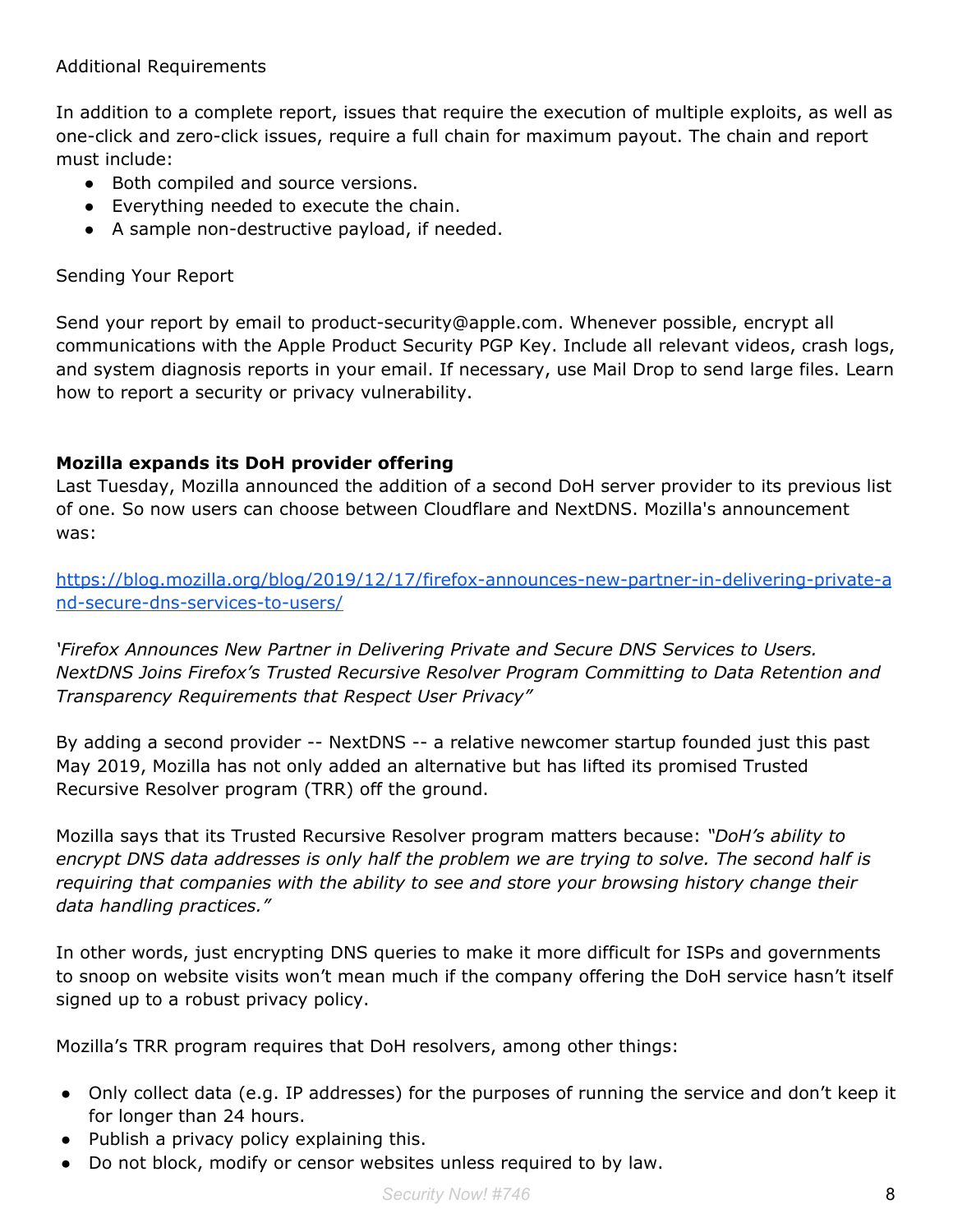NextDNS may particularly appeal to more capable tinkerers, like Security Now listeners. And it appears to appeal to our fearless leader, himself:

> "I'm really impressed and I think it's something people should pay attention to. [...] I've put it on at home and on my phones and so far it works and it works imperceptibly and it absolutely will speed up your surfing."



Leo Laporte Chief TWiT and The Tech Guy

What's the appeal? Control and visibility -- User who sign up for an account are given an inordinate amount of control over what gets blocked and what doesn't, including being able to create domain allow/blocklists, and sign up for a range of public advertising/tracking and filtering lists. Techie users can even block specific applications as well as view traffic logs -- all providing a level of control and visibility into DNS that very unusual for a DNS resolver of any type.

The reason why so many ISPs are chafing at the pending loss of access to their customer's DNS is the reason why putting the power of DNS management into the hands of those who want it makes sense.

NextDNS's service has been compared to a cloud implementation of "PiHole", a well-known Raspberry Pi-based network adblocker and DNS server.

The fact that NextDNS has built its service in such a way suggests that the company sees the possibility that DNS and DoH resolution could eventually grow into a more general privacy system, competing with related services such as adblocking.

In some testing by the technical press, NextDNS's apps for Windows, macOS, Linux, Android, and iOS were not yet widely known and therefore caused some over-protective security software that hadn't encountered them before to throw up warnings about installing them. (Yeah… I know that feeling!)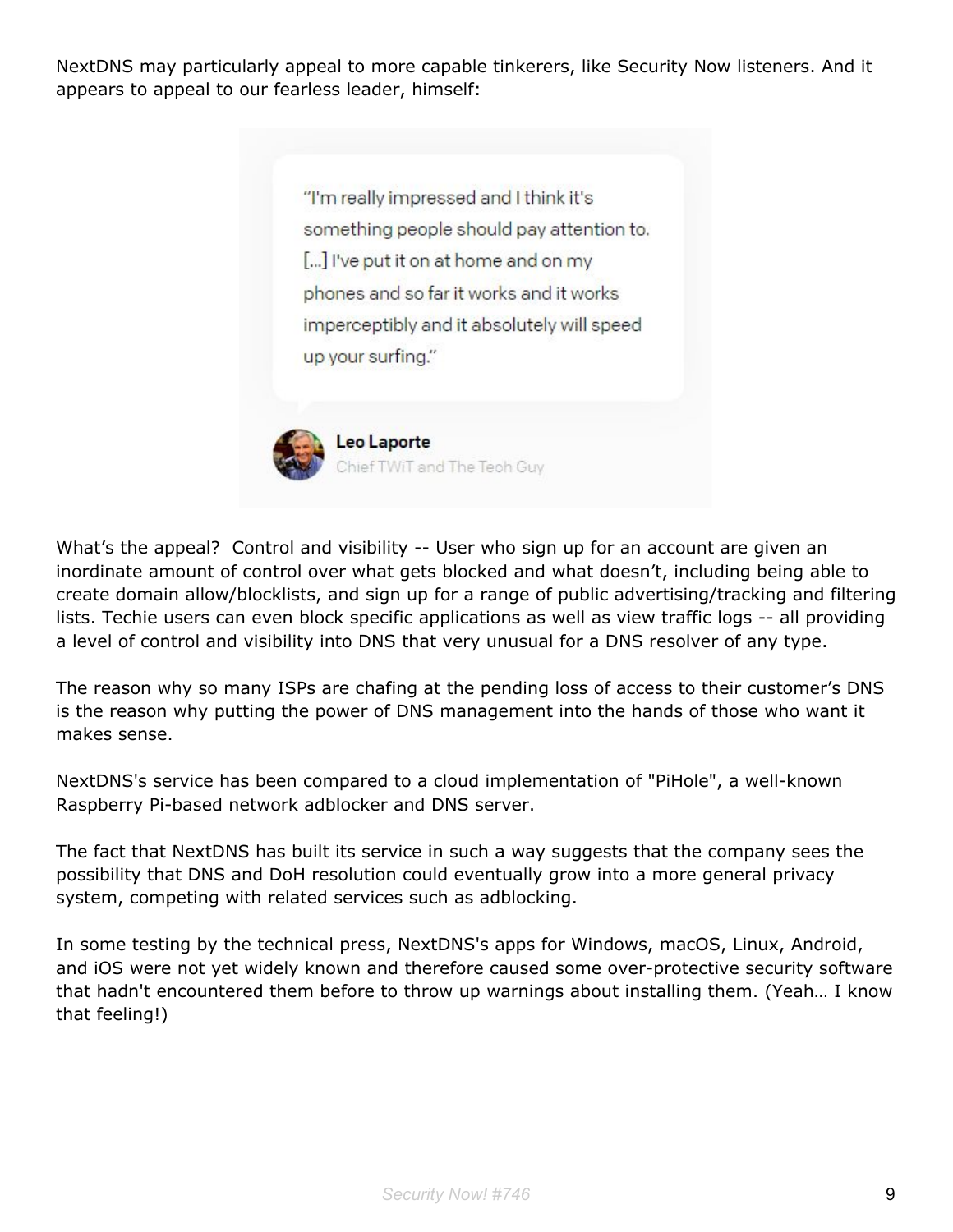#### **Drupal admins need to update now!**

Last Wednesday the Drupal Core team released updates which foreclose on one CRITICAL and three Moderately CRITICAL vulnerabilities.

#### <https://www.drupal.org/security>

If you haven't recently updated your Drupal-based blog or business website to the latest available versions, it's the time.

Considering that Drupal-powered websites are among the all-time favorite targets for hackers, the website administrators are highly recommended to install the latest release Drupal v7.69, v8.7.11, or v8.8.1 to prevent remote hackers from compromising web servers.

The advisory with the critical severity includes patches for multiple vulnerabilities in the third-party "Archive\_Tar" library that Drupal Core uses for creating, listing, extracting, and adding files to tar archives.

The vulnerability resides in the way the affected library untar archives with symlinks, which, if exploited, could allow an attacker to overwrite sensitive files on a targeted server by uploading a maliciously crafted tar file.

So, one mitigating factor is that the flaw only affects Drupal websites that are configured to process .tar, .tar.gz, .bz2, or .tlz files uploaded by untrusted users. But the Drupal developers note that a working proof-of-concept exploit for this vulnerability DOES exist and considering the popularity of Drupal exploits among hackers, we might expect to see hackers actively exploiting this flaw in the wild to target Drupal websites. So... You don't want yours to be among them.7

Moderately Critical Drupal Vulnerabilities

In addition to this critical vulnerability, the Drupal devs have also patched three moderately critical vulnerabilities in the Core software. There's a...

- Denial of Service (DoS): The install.php file used by Drupal 8 Core contains a flaw that can be exploited by a remote, unauthenticated attacker to impair the availability of a targeted website by corrupting its cached data.
- Security Restriction Bypass: The file upload function in Drupal 8 does not strip leading and trailing dot ('.') from filenames, which can be used by an attacker with file upload ability to overwrite arbitrary system files, such as .htaccess to bypass security protections.
- Unauthorized Access: This vulnerability exists in Drupal's default Media Library module when it doesn't correctly restrict access to media items in certain configurations. Thus, it could allow a low-privileged user to gain unauthorized access to sensitive information that is otherwise out of his reach.

According to the developers, affected website administrators can mitigate the access media bypass vulnerability by unchecking the "Enable advanced UI" checkbox on /admin/config/media/media-library, though this mitigation is not available in 8.7.x.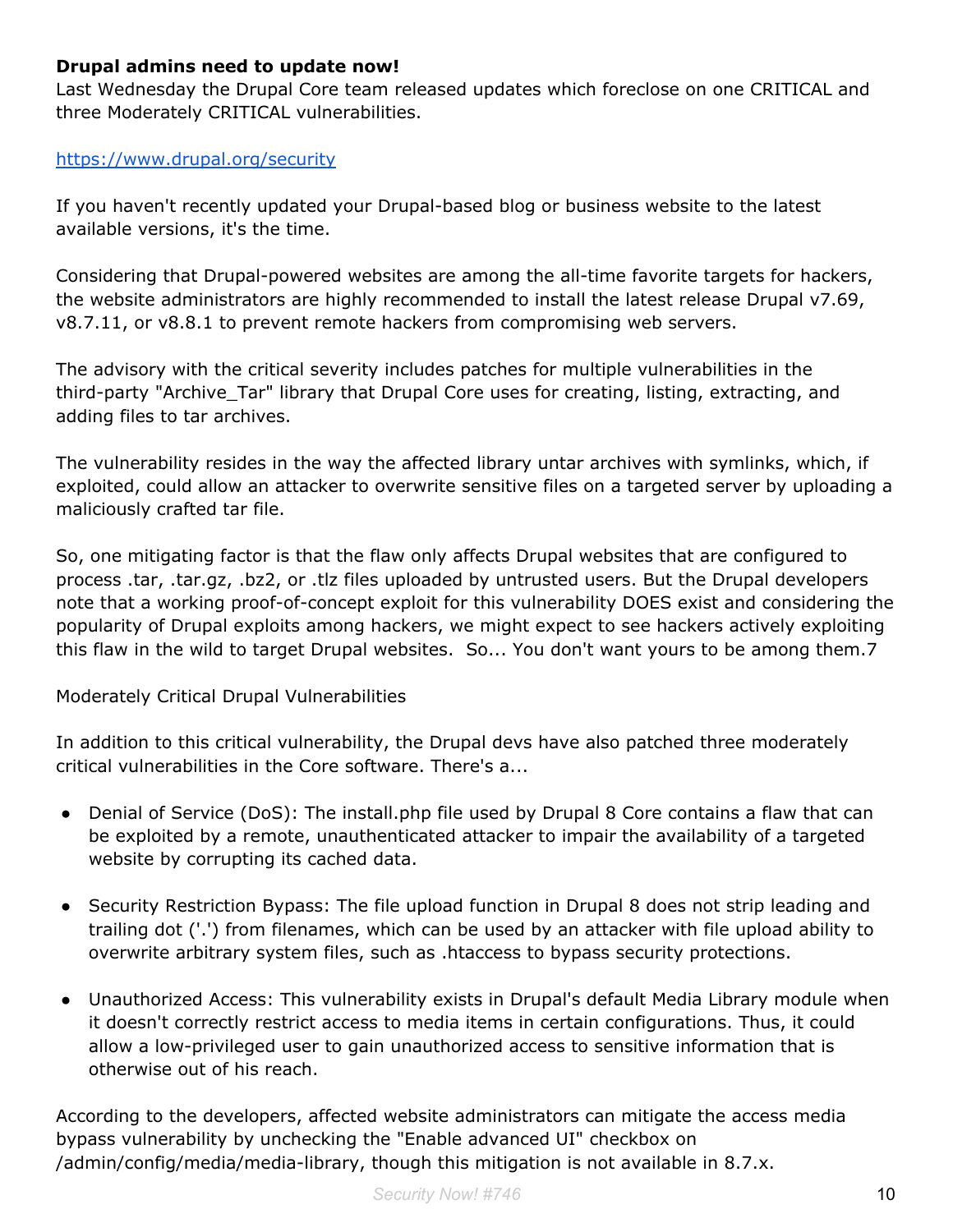All three of the "moderately critical" vulnerabilities have been patched with the release of Drupal versions v8.7.11 and v8.8.1, and at the time of writing, no proof-of-concept for these flaws have been made available.

However, since a proof-of-concept DOES currently exist for the critical Drupal vulnerability, users running vulnerable versions of Drupal are strongly encouraged to update their Drupal systems to the latest core release as soon as possible.

## **A Decade of Hacks**

## **On this Eve of 2020, we look back over the hacks of the past decade.**

## **The big news of 2010 was Stuxnet -- Boy did THAT make an impression.**

Today we're pretty certain that the Stuxnet worm was co-developed by the US and Israeli intelligence services as a means to sabotage Iran's nuclear weapons program, which was ramping up in the late 2000s. Stuxnet was cleverly designed to ride on thumb drives as a means of jumping the "air gap" to non-networked computers. It was specifically designed to destroy SCADA (supervisory control and data acquisition) equipment -- primarily centrifuges -- used by the Iranian government for its nuclear fuel enrichment process. The Stuxnet worm successfully destroyed equipment in several locations.

Though there were other cyber-attacks carried out by nation-states against one another before 2010, Stuxnet was the first incident that grabbed headlines across the world and marked the entry into a new phase of cyber-war -- from simple data theft and information gathering to actual physical destruction.

## **Operation Aurora - the hack that changed Google**

Though these attacks by the Chinese government's military were actually conducted in the 2000's, their efforts to compromise US properties including Adobe, Rackspace, Juniper, Yahoo, Symantec, Northrop Grumman, Morgan Stanley... and Google, came to light in early 2010. Operation Aurora, as it was called, marked a turning point for Google. After Google discovered and publicly disclosed the attacks against its infrastructure, Google decided to stop working with the Chinese government in censoring the search results for Google.cn, and Google eventually shut down operations in China. In explaining their decision, Google specifically mentioned the Operation Aurora cyber-attack as one of the factors behind its decision.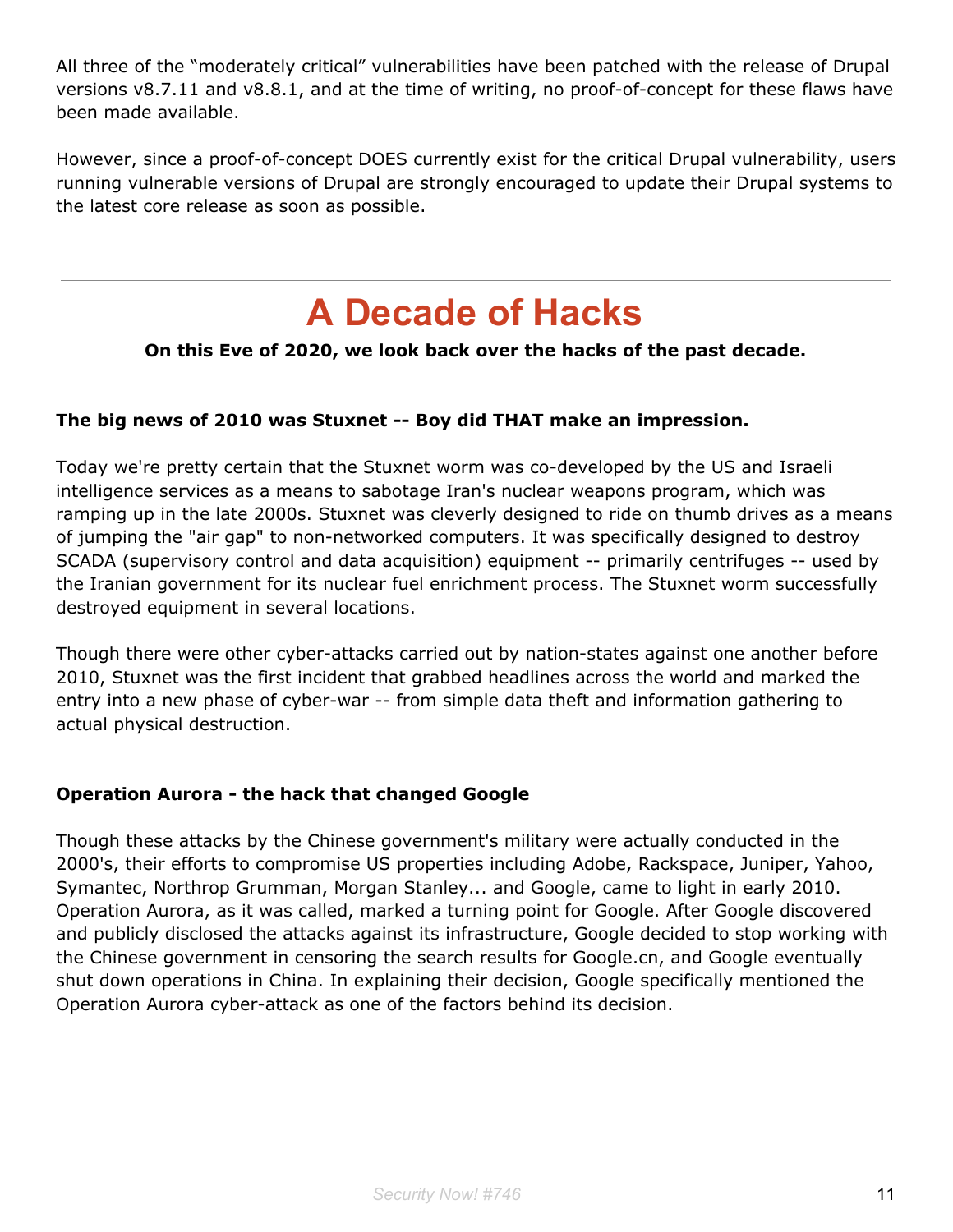#### **The Sony Playstation Hack**

In the spring of 2011, Sony announced that a hacker had stolen details for 77 million PlayStation Network users, including personally identifiable information and financial details. It's interesting that by today's measure such a breach would be a bit of a yawn -- "Oh, okay, another massive breach of personal information?" But at the time, and for many years afterward, Sony's

#### **Playstation Network breach was one of the largest in the world.**

And thus, for Sony, the breach was catastrophic. They were forced to shut down their cash cow -- the Sony PlayStation Network -- for 23 days while their IT people addressed the security breach. And it remains the longest outage in PSN's history.

Sony not only lost profit directly due to the outage, but then moreso over class-action lawsuits filed by users after some started noticing credit card fraud. It also lost more when it was forced to give users a bunch of free PlayStation 3 games to get them back online.

What the industry learned in a big way was the degree of damage that a successful network attack could cause when a company fails to invest in proper security. This event also stands out because corporate lawyers woke up and started a trend of companies adding CYA clauses to their Terms of Service requiring that users relinquish rights to file lawsuits following security breaches. Although Sony wasn't the first to add such a clause, they put such clauses on the map and many other companies added similar clauses soon after.

#### **And then we have... Diginotar**

It was in the later half of 2011 that we first learned of the Iranian government's successful hack of the then-popular Dutch certificate authority, Diginotar. In a nice retrospective summary written a year later, Threatpost wrote:

The attacker who penetrated the Dutch CA DigiNotar last year had complete control of all eight of the company's certificate-issuing servers during the operation and he may also have issued some rogue certificates that have not yet been identified. The final report from a security company commissioned to investigate the DigiNotar attack shows that the compromise of the now-bankrupt certificate authority was much deeper than previously thought.

In August 2011 indications began to emerge of a major compromise at a certificate authority in the Netherlands, and the details quickly revealed that the attack would have serious ramifications. The first public acknowledgement of the attack was the discovery of a large-scale man-in-the-middle attack against Gmail users in Iran. Researchers investigating that attack discovered that the operation was using a valid wildcard certificate, issued by DigiNotar, for \*.google.com, giving the attacker the ability to impersonate Google to any browser that trusted the certificate.

It quickly emerged that the attackers had also obtained valid certificates for a number of other high-value domains, including Yahoo, Mozilla and others. Browser manufacturers scrambled to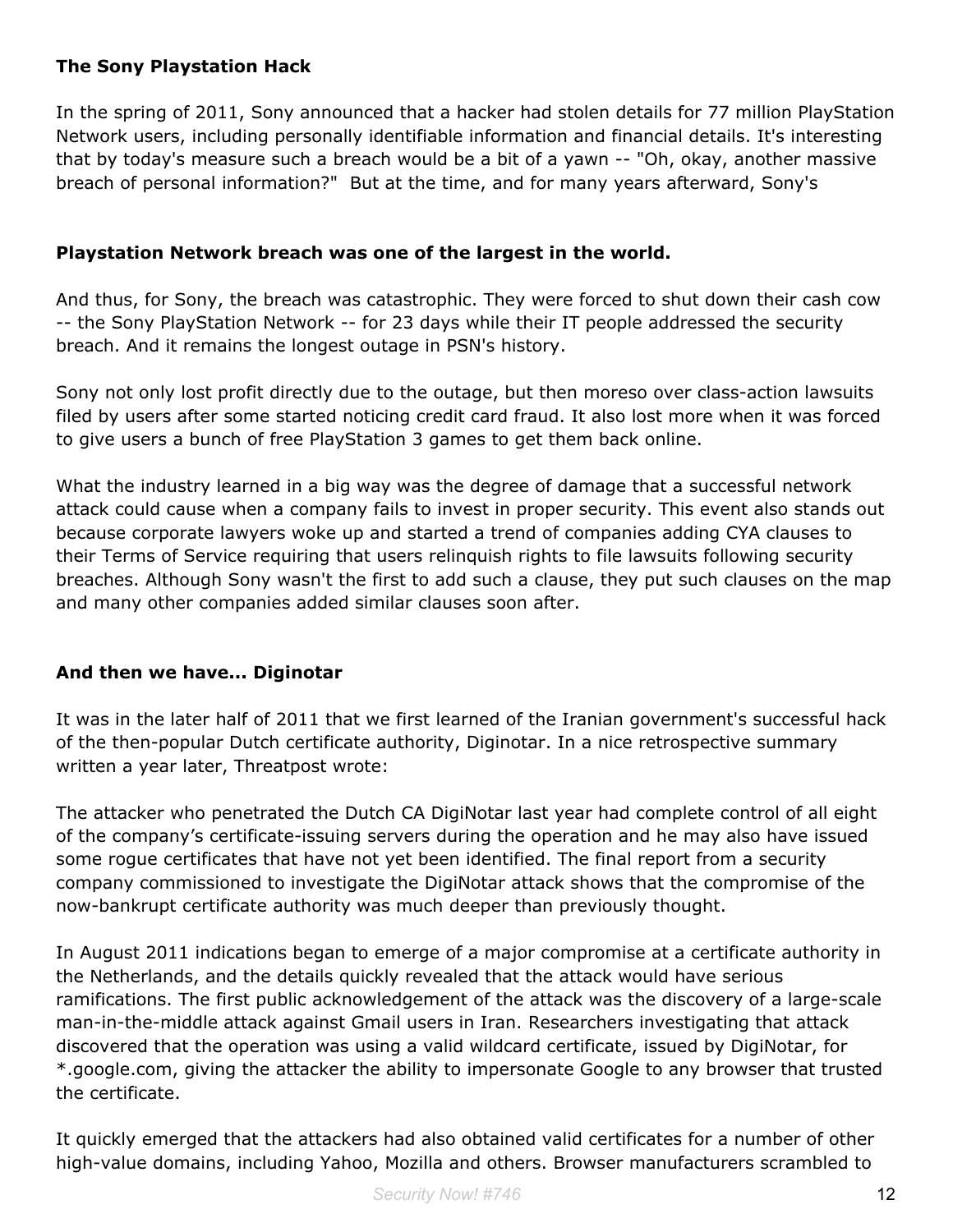revoke trust in the compromised certificates and reassure users that the Internet was not broken. Now, the final report from Fox-IT, the Dutch company brought in at the time of the attack in 2011 to find the root cause and determine the extent of the damage, says in its final report that the attack was a wide-ranging one that likely started more than a month before the CA discovered it.

#### **Edward Snowden**

How many times since 2013 have I referred to Snowden, and the fundamental way the Snowden revelations changed the world's security landscape? I think it would not be an overstatement to conclude that the Snowden leaks were the most important cyber-security event of the decade. They exposed a global surveillance network that the US and its Five Eyes partners had set up after the 9/11 attacks and they forever changed cybersecurity.

Unfortunately, Edward's revelations also drove repressive countries like China, Russia, and Iran to ramp up their own surveillance operations and increase their foreign intelligence-gathering efforts, which has led to an increase in cyber-espionage as a whole.

Wikipedia has more on the downstream impact of Snowden's leaks.

#### **The Target hack**

At the end of 2013, Target admitted that malware planted on its stores' systems had enabled hackers to collect payment card details for 40 million of its previous shoppers... and much of the world was introduced to the concept of Point Of Sale malware -- meaning that we purchase something at an infected retailer and now we're at risk due to our purchase. There had been previous incidents of POS malware, but this was the first time a major retailer suffered a breach of such proportion. As we know many other retailers have fallen since, but Target was the first biggie.

#### **The Adobe hack**

Also in November 2013, Adobe admitted that hackers had stolen the data of more than 153 million users. The data was dumped online, and their users' passwords were almost immediately cracked and reversed back to their plaintext versions. For many years after the Adobe breach was used as a cautionary warning about the use of weak and easily guessed passwords.

#### **Silk Road takedown**

2013 was the year that Silk Road, the Tor-hosted dark web marketplace for selling illegal products, was taken down. Silk Road's discovery and takedown showed the world for the first time that the dark web and Tor were not providing perfect anonymity and security.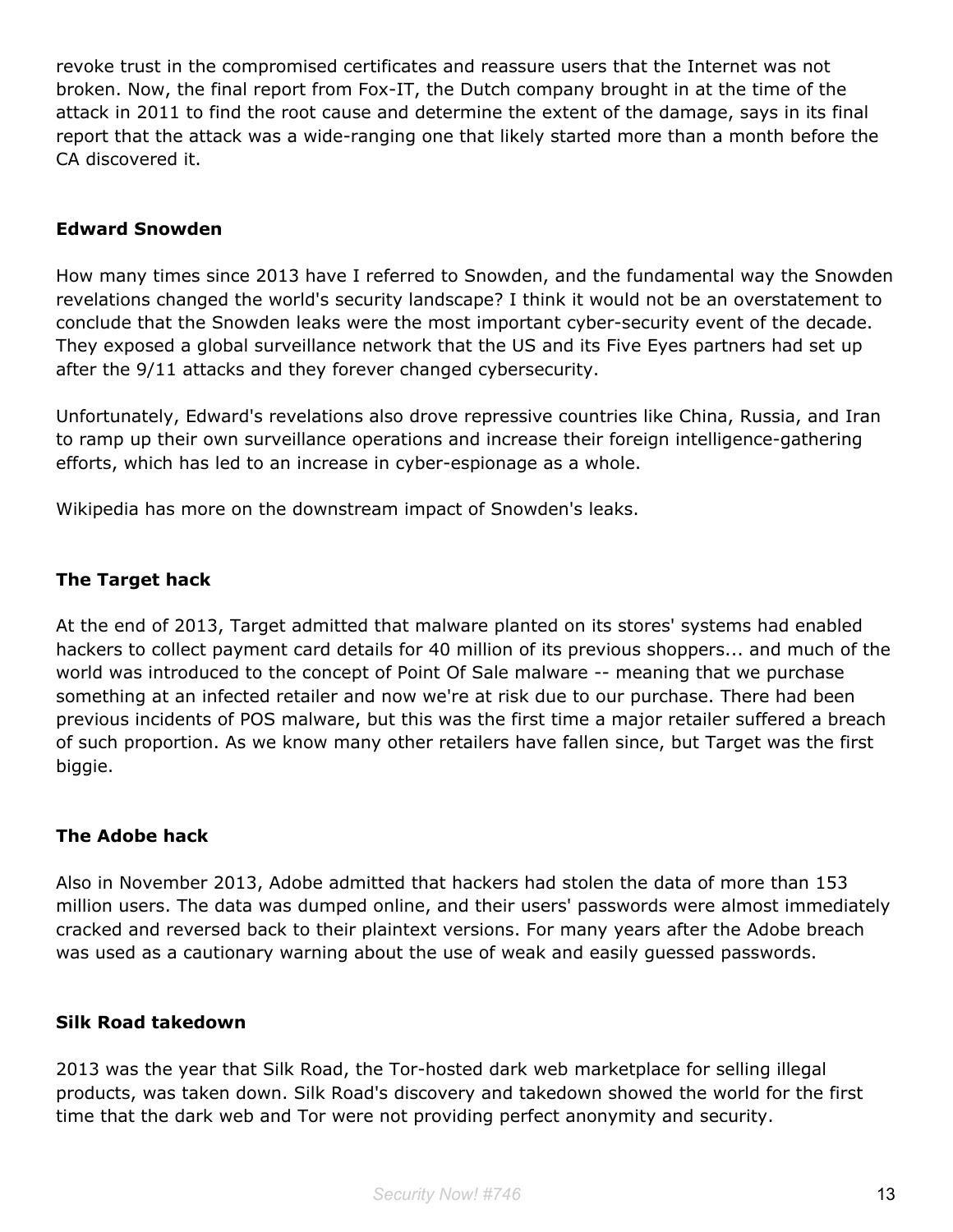#### **Have I Been Pwned?**

Following the Adobe breach, Australian security researcher Troy Hunt launched his "Have I Been Pwned" website as a simple way for users to learn whether their password was among those exposed in the massive Adobe breach. As we know, this has been a huge success and today the site includes the breach databases from over 410 hacked sites and information on more than 9 billion accounts. The site now has an API allowing for automated querying and it's been integrated into Firefox, password managers, company backends, and even some government systems.

## **The hack of Sony Pictures**

We learned in 2014 that North Korea had some competent hackers of their own. Initially calling themselves the Guardians of Peace then later the Lazarus Squad, they were eventually linked to North Korea's intelligence apparatus. As we'll recall, the motivation behind the hack was to force the studio to abandon its planned release of "The Interview" which was a comedy about an assassination plot against North Korea's leader Kim Jong-un. When Sony refused to be intimidated the hackers damaged Sony's network and leaked studio data and private emails online.

And our listeners will recall that this gave birth to the term: APT -- Advanced Persistent Threat - since we learned that the Sony's breachers had been lurking inside their network for quite some time.

## **The hack of Mt. Gox**

Mt. Gox was not the first cryptocurrency exchange to get hacked, but it remains the biggest cyber-heist of the cryptocurrency ecosystem to this day. The hack, which is still shrouded in mystery today, occurred in early 2014, when hackers made off with 850,000 bitcoins, worth more than \$6.3 billion today. At the time, Mt. Gox was the biggest cryptocurrency exchange in the world.

Unfortunately, just as the infamous bank robber, Willie Sutton, explained that he robs banks because that's where the money is, hackers also realized that stealing virtual currency was a lot easier than making it the hard way. So now cryptocurrency exchanges are a frequent target of attack.

## **Heartbleed**

No review of 2014 would be complete without reminding everyone of "Heartbleed." A not-just-theoretical remote data extraction vulnerability that rocked the Internet. It really did enable the discovery of a server's private keys with a low but non-zero probability.

The promise of compromise was so juicy that it also began the now common practice of jumping on newly announced vulnerabilities before they can be patched. Heartbleed was exploited almost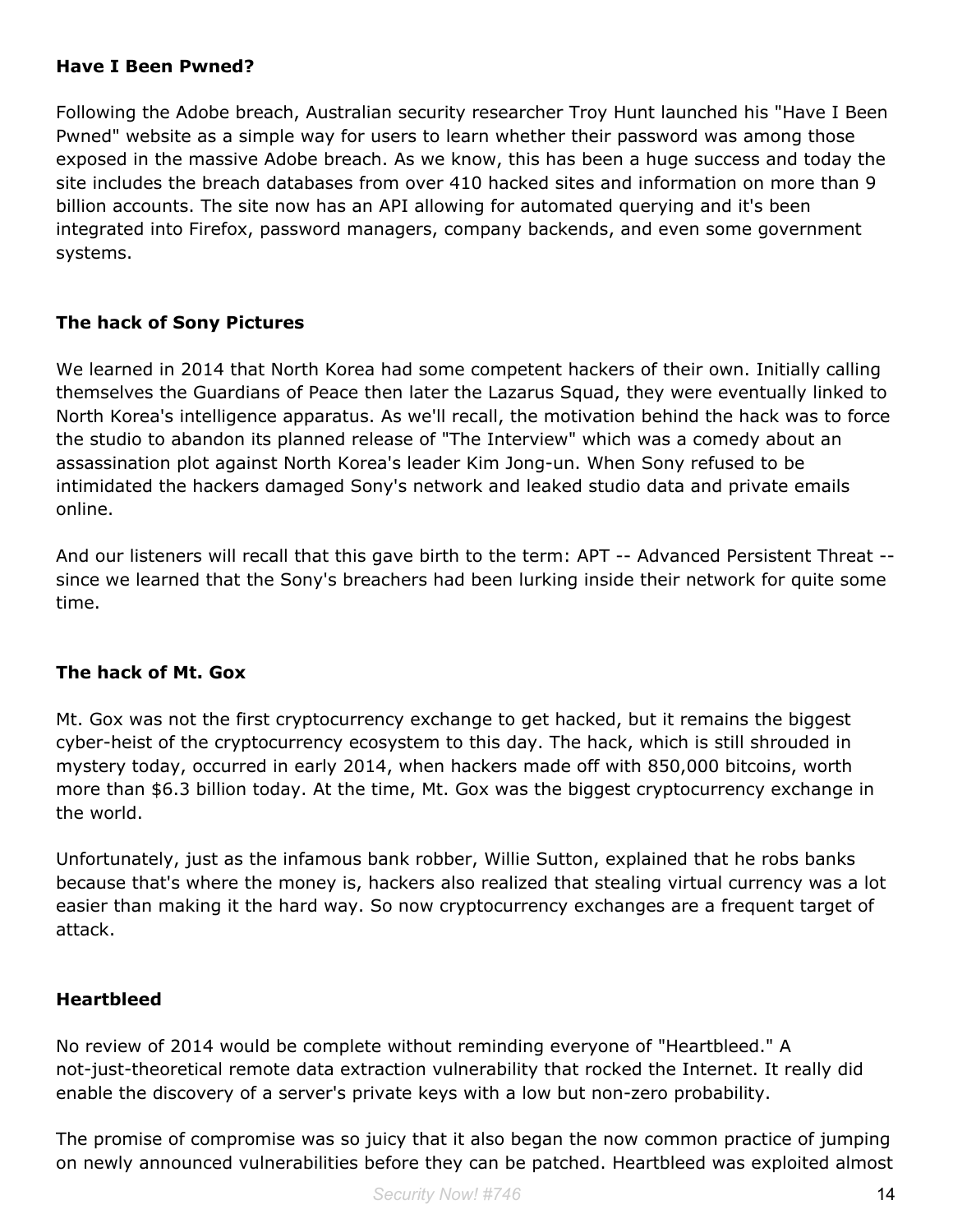immediately after being publicly disclosed and led to a long string of hacks during 2014 and beyond, as some server operators failed to patch their OpenSSL instances, despite repeated warnings. At the time it was publicly disclosed, it was believed that about half a million Internet servers were vulnerable, a number that took years to decline.

#### **RowHammer**

Their June 24th, 2014 paper carried the innocent and academic title: "Flipping Bits in Memory Without Accessing Them: An Experimental Study of DRAM Disturbance Errors" ... and the result was RowHammer, another authentic and not-just-theoretical attack. And, as we known today, it would prove to be just the first of the many that we would be seeing in subsequent years against the computing hardware that we had naively believed to be bullet proof.

## **Ashley Madison data breach**

2015 was the year of the Ashley Madison dating website data breach. In July of 2015 a hacking group calling themselves the Impact Team released the internal database of Ashley Madison, a website which was aimed at those wishing to have an affair. Whereas most breaches today may expose our username and hashed password for websites we don't even recall visiting, the Ashley Madison breach exposed people's real world lives. And sadly, a few committed suicide after being publicly outed as having an account on the site.

## **SIM swapping**

The practice known as "SIM swapping", where hackers contact a mobile provider and trick their personnel into transferring a victim's phone number to a SIM card controlled by the attacker, first surfaced in 2015. The initial SIM swapping attacks were linked to incidents where hackers reset passwords on social media accounts or hijacked sought-after usernames. But, as with Willie Sutton, once hackers realized that they could also use the technique to gain access to cryptocurrency or bank accounts, from where they could steal large sums of money, the practice became much more than a nuisance.

## **The Ukraine power grid hacks**

The cyber-attack on Ukraine's power grid in December 2015 caused power outages across western Ukraine and was the first successful attack on a power grid's control network ever recorded. While Stuxnet and Shamoon were the first cyber-attacks against an industrial target, the Ukraine incident was the first one impacting the general public. It opened everyone's eyes to the dangers cyber-attacks can pose to a country's critical infrastructure. The threat continues to loom today.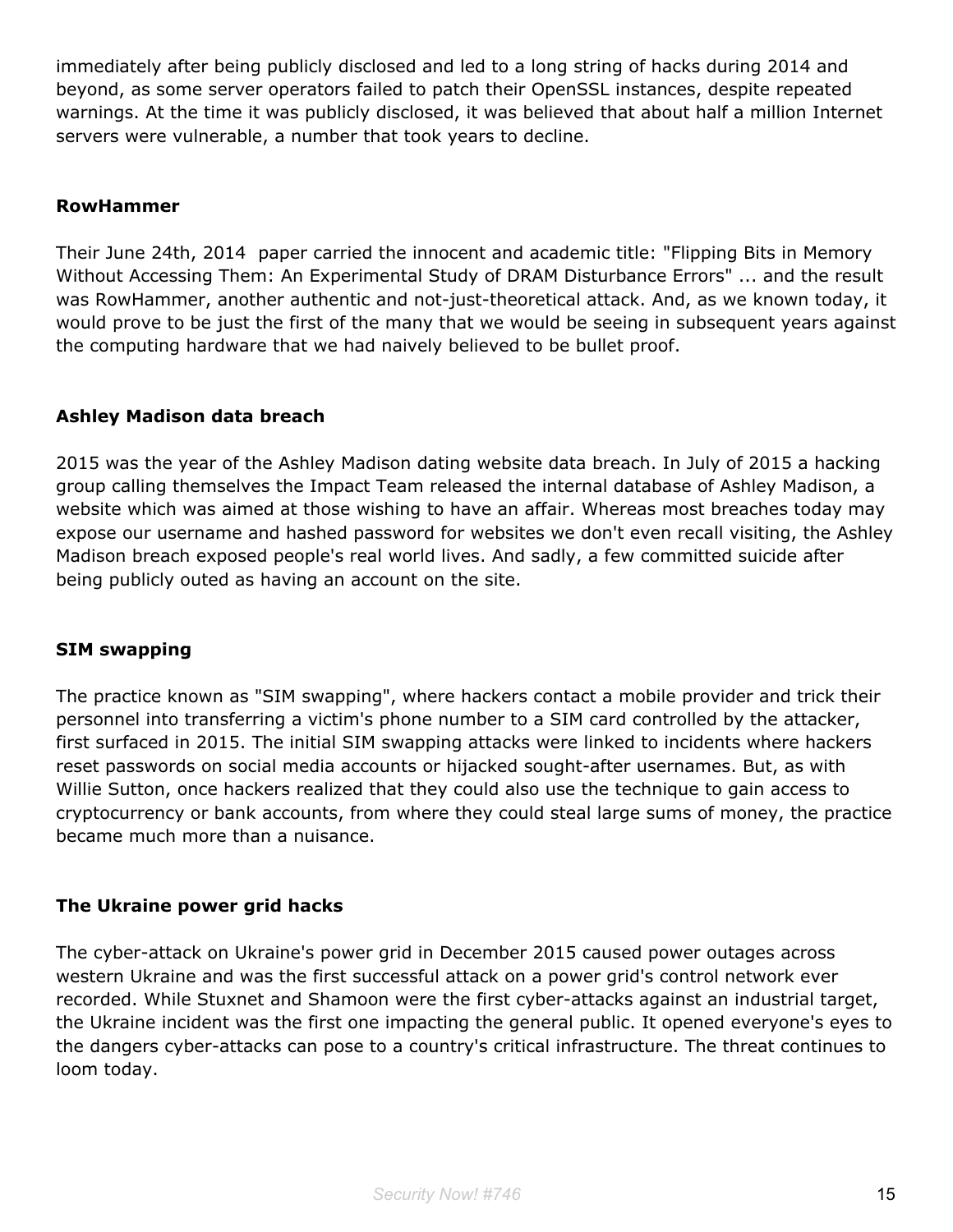#### **DNC hack**

We should also note that in the spring of 2016, the Democratic National Committee admitted that it had suffered a security breach after a hacker going by the name of Guccifer 2.0 started publishing emails and documents from the organization's servers. It was later determined that the DNC had been hacked not by one, but two Russian Bears -- cyber-espionage groups -- Fancy Bear (APT28) and Cozy Bear (APT29). The data that was stolen during the hack was used in a carefully staged intelligence operation with the intent of influencing the upcoming US presidential election.

#### **Yahoo hacks go public**

It was also in 2016 that Yahoo admitted that it had suffered two data breaches in the span of four months, including one that would turn out to be the largest breach in the history of the internet. Whoopsie.

#### **The Shadow Brokers**

Although to this day we still have no idea who they are, it was between August 2016 and April 2017 that the group calling themselves "The Shadow Brokers" teased, auctioned, and leaked hacking tools developed by the Equation Group, a codename for the US National Security Agency (NSA). These tools, as we know, were top quality hacking tools which made an immediate impact. A month after the final Shadow Brokers leak, one of the tools -- EternalBlue -- gave the WannaCry worm the teeth it used to wreak havoc across the global Internet.

#### **The birth of IoT botnets**

A blog post in early September 2016 introduced the world to Mirai, a strain of Linux malware designed to work on routers and smart Internet of Things devices. During the 90 days that followed, after being used to launch some of the biggest DDoS attacks ever seen, Mirai would become one of the most well-known malware strains in the world. And after its source code was released online in an attempt by its author to disavow its authorship, it has become one of today's most widespread malware families with its code being the foundation of most IoT/DDoS botnets.

This podcast has used two pithy slogans as a result: "The 'S' in IoT stands for security" and "IoT" is short for "Installation of Trojan."

#### **WannaCry**

It was in May of 2017 that WannaCry first swept across the Internet fueled, as we know, by the Shadow Brokers' leak of the NSA's internal EternalBlue exploit against Windows file sharing SMB protocol. We now know that WannaCry was also developed by North Korean hackers looking to infect companies and extort ransom payments as part of an operation to raise funds for the sanctioned Pyongyang regime.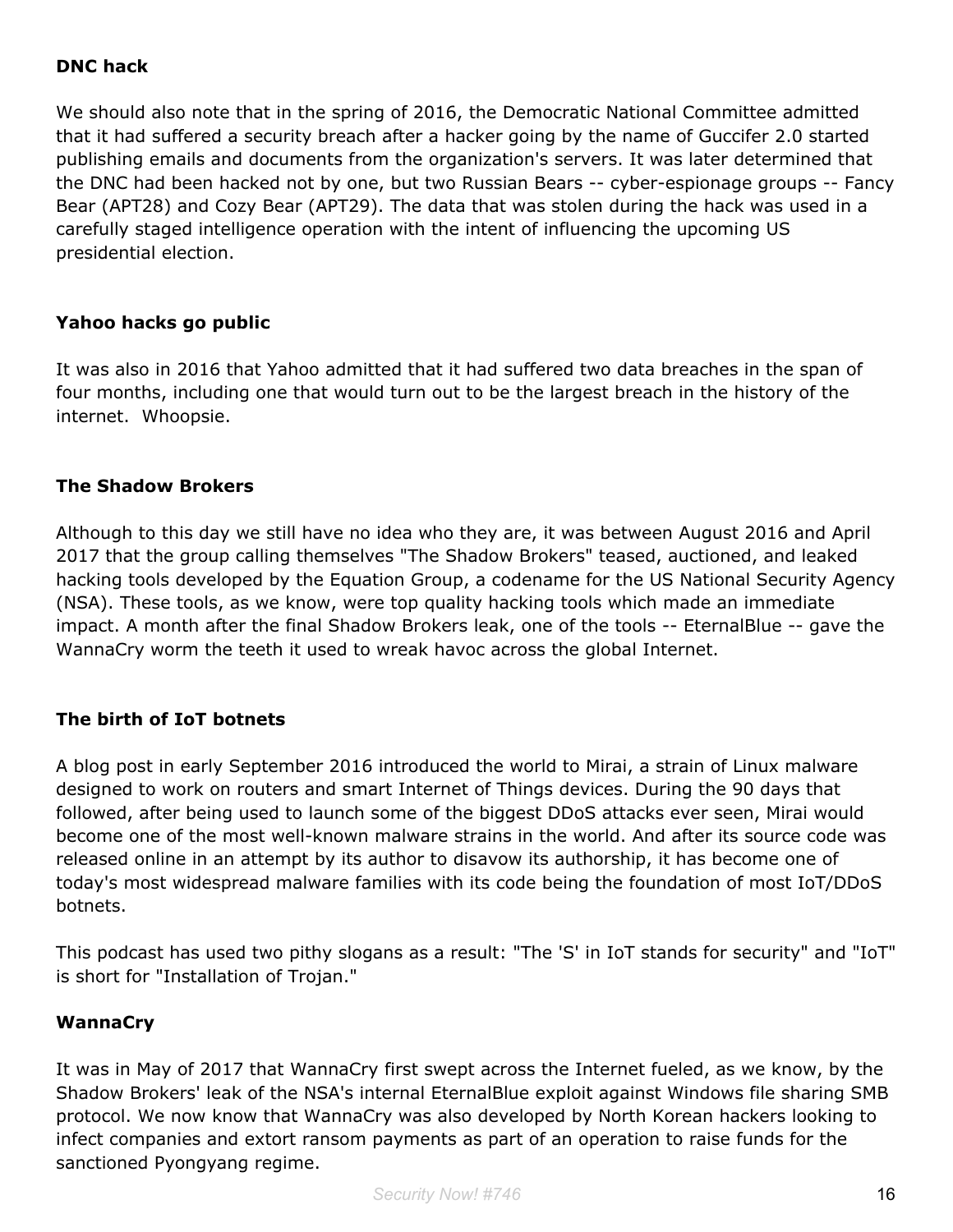#### **Vault7 leaks**

Vault7 was WikiLeaks' last good leak. It was a trove of documentation files describing the CIA's cyber-weapons. No source code was ever included; however, the leak provided a look into the CIA's technical capabilities, some of which included tools to hack iPhones, all the major desktop operating systems, the major browsers, and even smart TVs. At the time, WikiLeaks said it received the Vault7 data trove from a whistleblower, who was later identified as Joshua Adam Schulte.

#### **MongoDB exposed**

Although incautious sysadmins had been have been leaving databases exposed online without any password for years, 2017 was the year when hackers finally turned their attention to this previously untapped Internet resource. It began at the tail end of 2016 and picked up steam by January of 2017 with hackers accessing databases, deleting their content, and leaving ransom notes behind, asking for cryptocurrency to return the non-existent and previously deleted data. Although the first wave of attacks targeted the low-hanging fruit of MongoDB servers, hackers later expanded their reach to compromise other database technologies such as MySQL, Cassandra, Hadoop, Elasticsearch, and others.

Though widespread attacks died out by the end of 2017, they served to highlight the significant dangers of publicly exposed misconfigured databases. And by the end of the year a new category of security researchers known as "breach hunters" had been born. These were individuals who looked for open databases and then contact companies to let them know they're exposing sensitive information online. During 2018 and 2019 most security breaches and data exposures were being discovered by breach hunters, rather than hackers dumping a company's data online after an intrusion.

## **Equifax**

2017 was also the year of the Equifax hack during which the personal details of more than 145.5 million Americans, British, and Canadian citizens were stolen from the company's systems. We know that the breach was the fault of Equifax failing to patch the Apache Struts vulnerability, but we still don't know who was behind the intrusion, or what their motives may have been.

#### **Coinhive & Cryptojacking**

It was also in the latter half of 2017 that Coinhive appeared and the term "Cryptojacking" was coined. The Coinhive service enabled hackers to make money by mining the Monero cryptocurrency on other people's computers after somehow arranging to load a snippet of JavaScript into a victim's browser. This continued until the collapse of cryptocurrency valuations which rendered the hacking less profitable.